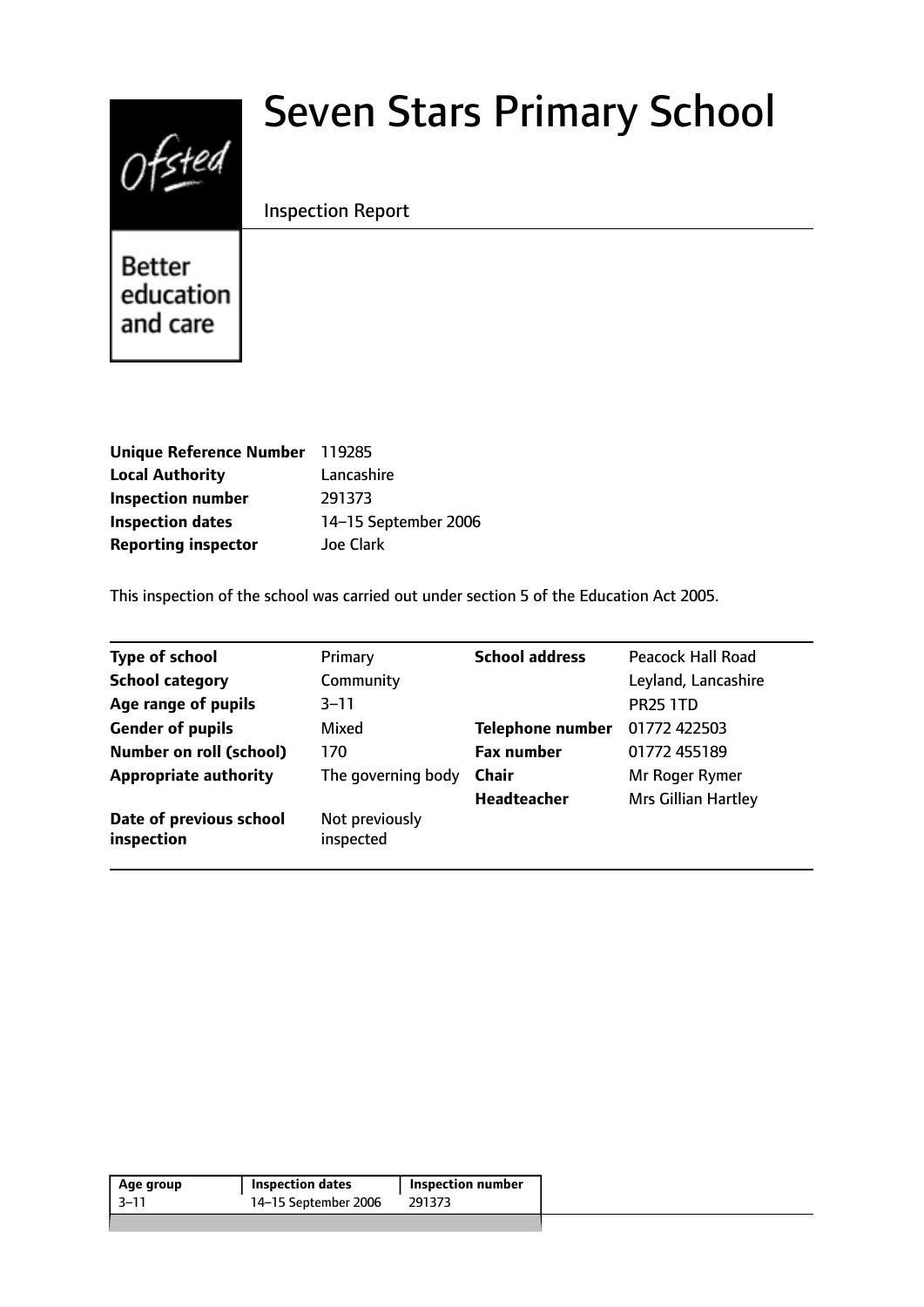© Crown copyright 2006

Website: www.ofsted.gov.uk

This document may be reproduced in whole or in part for non-commercial educational purposes, provided that the information quoted is reproduced without adaptation and the source and date of publication are stated.

Further copies of this report are obtainable from the school. Under the Education Act 2005, the school must provide a copy of this report free of charge to certain categories of people. A charge not exceeding the full cost of reproduction may be made for any other copies supplied.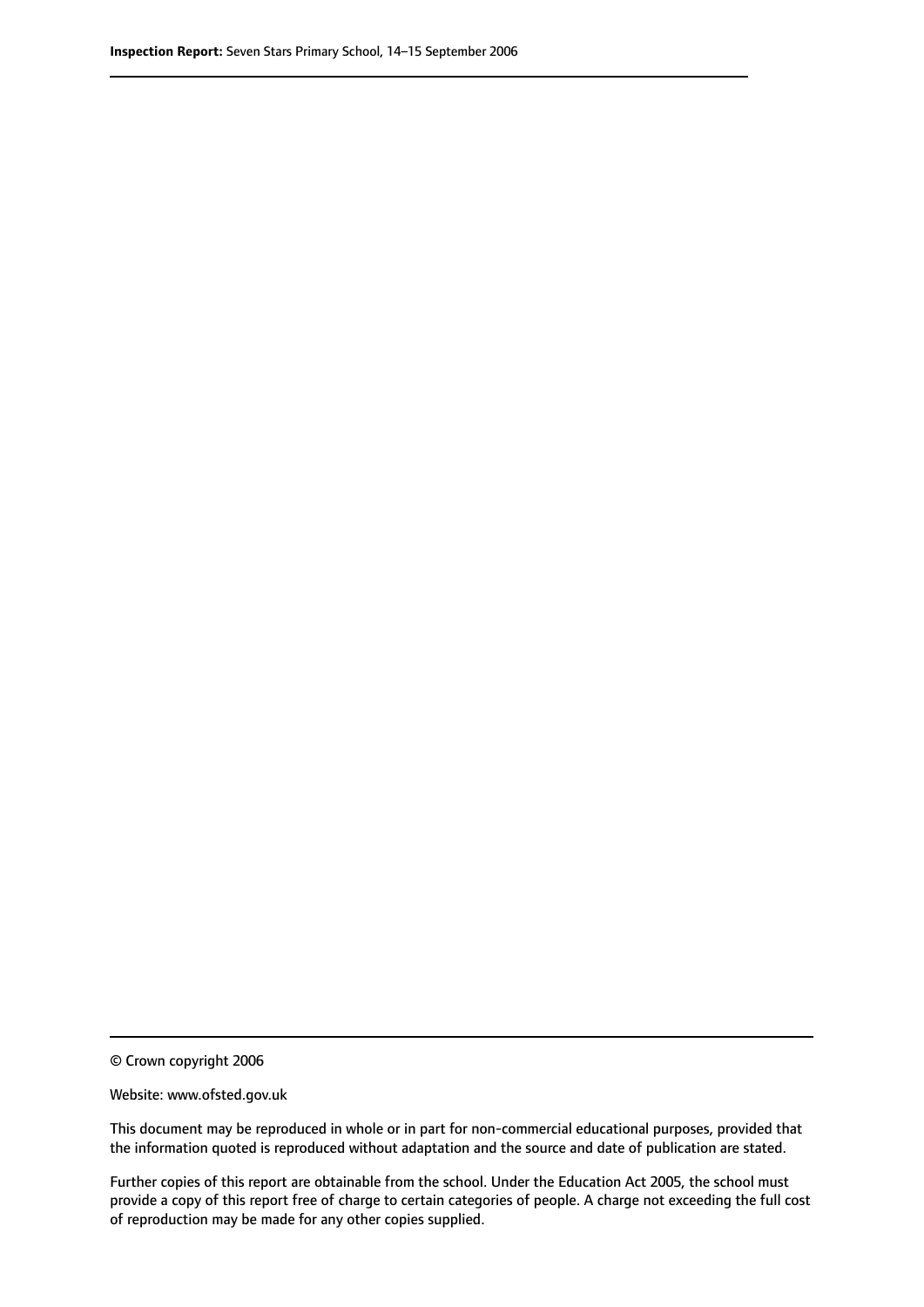# **Introduction**

The inspection was carried out by two Additional Inspectors.

# **Description of the school**

Seven Stars Primary School takes its pupils mainly from areas of social and economic deprivation. Almost two in five pupils are entitled to free school meals. The proportion of children with learning and/or physical difficulties is above average. All pupils speak English as their first language and there are very few pupils from minority ethnic backgrounds. When children enter the part-time Nursery their skills and knowledge are well below average. The school has Healthy School and Investors in People awards.

#### **Key for inspection grades**

| Outstanding  |
|--------------|
| Good         |
| Satisfactory |
| Inadequate   |
|              |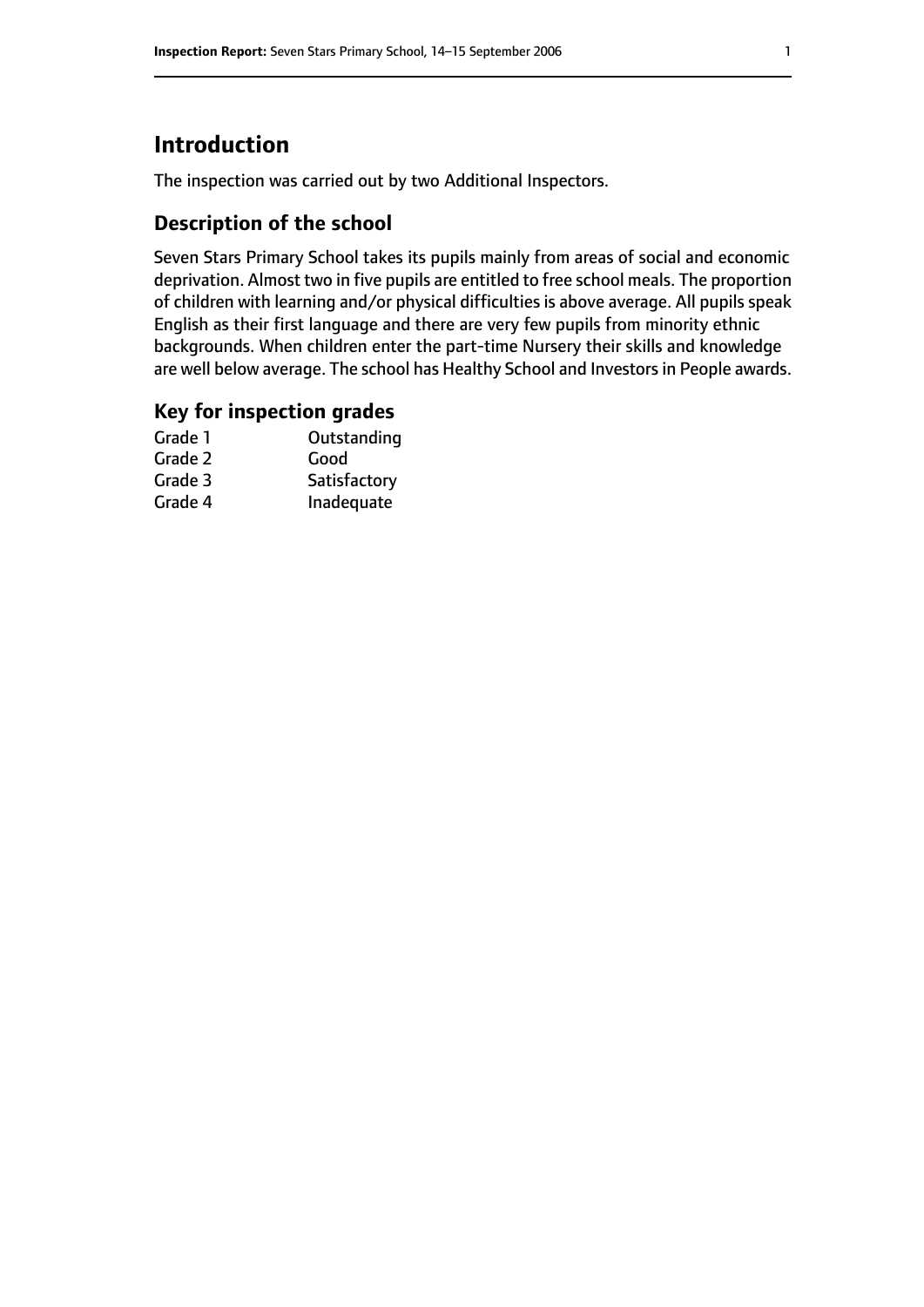# **Overall effectiveness of the school**

#### **Grade: 4**

In accordance with section 13 (3) of the Education Act 2005, HMCI is of the opinion that this school requires special measures because it is failing to give its pupils an acceptable standard of education and the persons responsible for leading, managing, or governing the school are not demonstrating the capacity to secure the necessary improvement. Standards are too low and the quality of teaching is inadequate and, although the school knows where the weaknesses are, it is unable to secure the improvements required.

The leadership and management, despite having identified accurately the weaknesses in teaching, have not been strong enough to effect improvement. Monitoring of the school's performance is not robust enough and there is insufficient accountability, either in senior or middle management, to bring about sustained improvement. Governors work hard and provide unstinting support, but have not held the school to account enough for the lack of achievement.

In the crucial area of how well pupils achieve in their academic work, they make good progress in the Foundation stage because they are well taught. Thereafter, progress is unsatisfactory and standards are too low because teaching is not strong enough to sustain their earlier good progress. By the end of Year 6, the pupils are capable of better achievement,, especially in English. The school often fails to meet its statutory targets for the tests at the end of Year 6. There are, however, some bright spots. In Years 1 and 2, standards in reading and writing are improving and in 2005, test results show that the small number of pupils who did very well, four years earlier, at the end of Year 2, maintained their good results at the end of Year 6. Provisional results in the 2006 tests at the end of Year 6 show a big improvement in science.

There are also other strengths. The school's motto, 'Children Come First' is reflected in the way pupils are given very good pastoral support. The school is successful in promoting their personal development and parents say they can see their children grow in confidence and stature as they move up through the school. Weaknesses in social skills and challenging behaviour are tackled from the outset, and by the time pupils get into the later years, their behaviour and attitudes are good.

Much has been done to encourage pupils to adopt a healthy lifestyle through good eating habits and two hours of physical education a week. At the morning breakfast club pupils were clearly enjoying their fresh strawberries, cereals and peaches. Pupils enjoy coming to school particularly for the many extra activities the school's curriculum offers. Despite the challenging personal circumstances of many pupils, overall attendance is in line with the national average. So although pupils receive good personal support, they are given insufficient guidance on how to improve their academic standards.

#### **What the school should do to improve further**

• Raise pupils' achievement by improving teaching and learning through the sharing of good practice and the elimination of unsatisfactory teaching.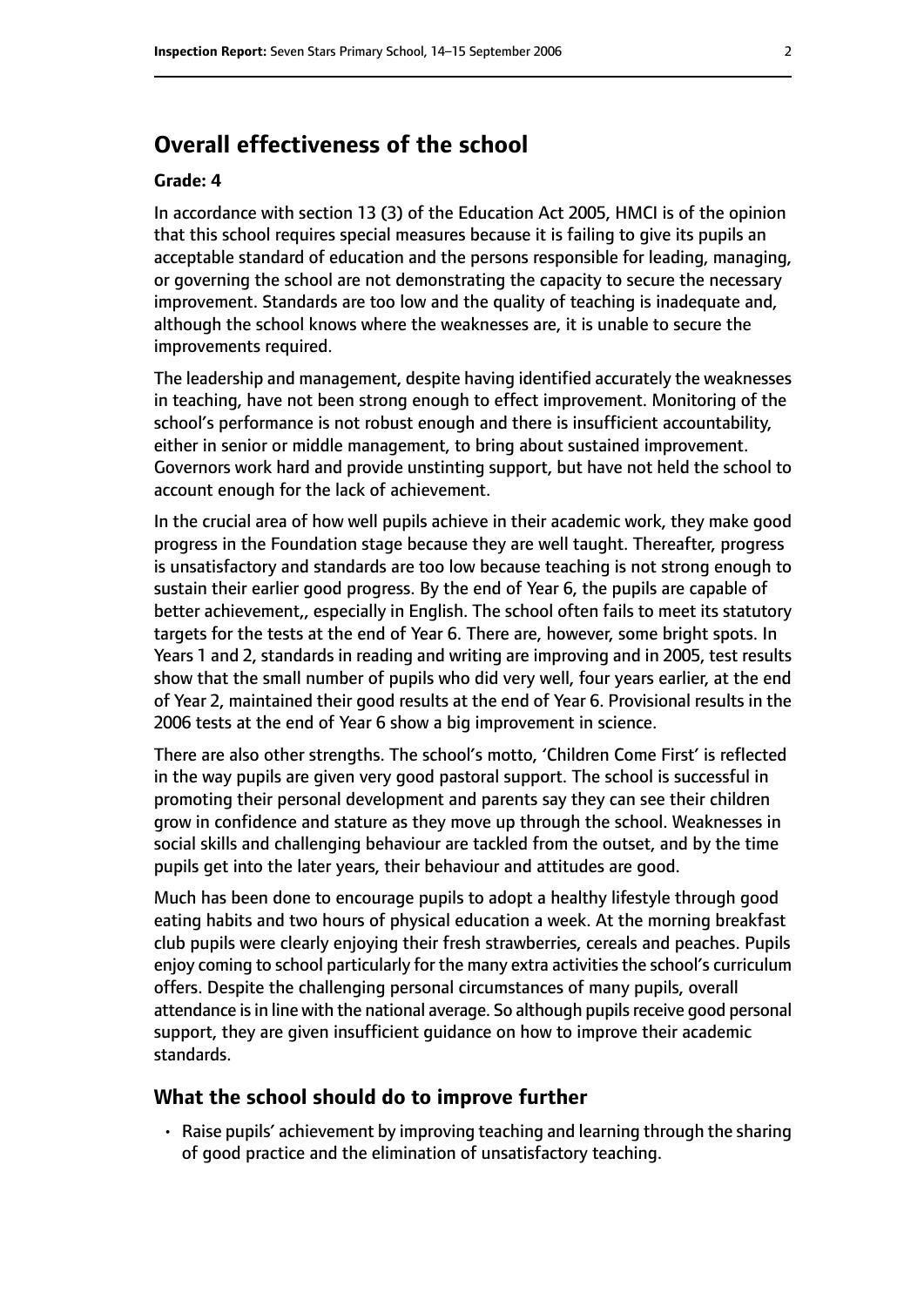- Strengthen management and monitoring systems to ensure that initiatives are embedded in practice.
- Improve standards in English.

# **Achievement and standards**

#### **Grade: 4**

Standards are much lower than they should be and the pupils underachieve. Good progress and good teaching through the Foundation Stage enable children to improve their well below average standards on entry, to below average when they leave Reception. Because teaching in Years 1 to 6 is inadequate, pupils do not make enough progress. They underachieve by the end of Key Stages 1 and 2, particularly in English. Standards in English, mathematics and science are significantly lower than the levels expected at the end of both key stages. In 2005, the test results of Year 6 pupils in English, taking into account factors such as gender, home circumstances, and pupils with learning difficulties, were in the bottom 11 per cent of schools nationally. Pupils who were entitled to free school meals did less well overall than most other groups of children. Pupils with learning and/or physical difficulties make good progress against their individual learning targets. However, these targets are not always sufficiently challenging.

### **Personal development and well-being**

#### **Grade: 2**

Pupils' personal development and well-being are good. Their spiritual, moral, social and cultural development is also good. Much has been done since the previous inspection to improve the pupils' multicultural development, which is now satisfactory. Pupils know right from wrong and work and play harmoniously. They are friendly and courteous to visitors and enthusiastically take on a wide range of responsibilities, for example, as playground buddies or lunch-time monitors through whom they learn to be responsible members of the school community and develop leadership skills. Through the school council they learn about democracy and effective citizenship. However, the difficulties some pupils have in acquiring basic skills, especially in English, do not augur well for their future economic well-being.

# **Quality of provision**

#### **Teaching and learning**

#### **Grade: 4**

Teaching in the Foundation Stage is good because teachers assess children's needs well and devise tasks that are interesting and fun. The children are expected to work hard and do well, and the planned tasks ensure they succeed. Teaching across the rest of the school is inadequate because its impact on pupils' learning is ineffective. Expectations of the pupils are too low and some lesson plans do not take enough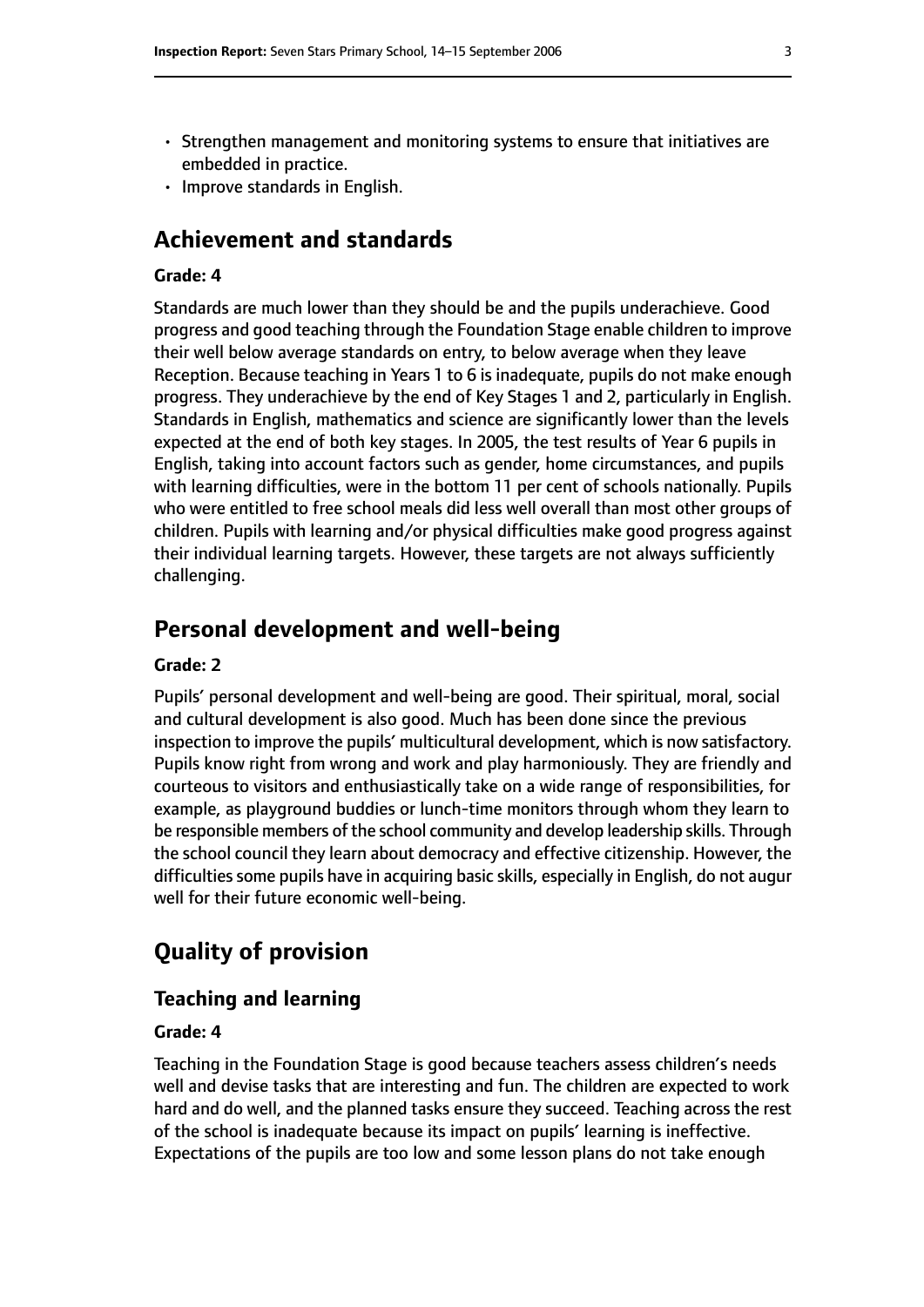account of the needs of different groups of pupils. Information from assessment is not used sufficiently to pitch the teaching accurately according to the pupils' different abilities. Relationships with pupils are supportive and encouraging and behaviour is well managed.

#### **Curriculum and other activities**

#### **Grade: 3**

The curriculum is satisfactory. Pupils speak enthusiastically of the many after-school clubs, outside visits and visitors to the school, which enrich the curriculum and enhance their learning. The Foundation Stage curriculum is good, offering a range of practical activities that engage pupils' interest well. The provision for information and communication technology (ICT) has improved since the previous inspection and is now satisfactory. Curricular planning to promote the pupils' English skills is not sufficiently developed.

#### **Care, guidance and support**

#### **Grade: 3**

The school provides good pastoral support. Pupils feel safe and secure in school telling inspectors that 'the teachers are always there for us'. Systems for tracking pupils' progress through regular assessments are not yet fully effective in Key Stages 1 and 2. So although their progress is tracked as they move through school, there are few regular assessments to inform teachers how well the pupils are doing and what they need to do to improve. Pupils with learning and/or physical difficulties are well supported by teaching assistants and learning mentors, enabling them to join in all activities. Child protection requirements and procedures are clear and understood by all staff. Health and safety procedures are properly underpinned by risk assessments, enabling pupils to undertake activities safely both on and off the school premises.

# **Leadership and management**

#### **Grade: 4**

Leadership and management of the school are inadequate. Although pupils' personal development has been enhanced through positive steps, the school's leaders and managers are ineffective in promoting the pupils' academic achievement. Self-evaluation is ineffective because although weaknesses are often identified, for example in the teaching, not enough is subsequently done to bring about improvement. The role of subject leaders is inadequate and they do not always monitor their subjects effectively. The school was also without a deputy headteacher from 2003-2005, which slowed the pace of improvement. Good links have been established with partner institutions. Governors also work hard in support of the school, but governance is inadequate because it has failed to hold the school to account for its weak performance. The school does not provide satisfactory value for money. Progress since the previous inspection has been unsatisfactory.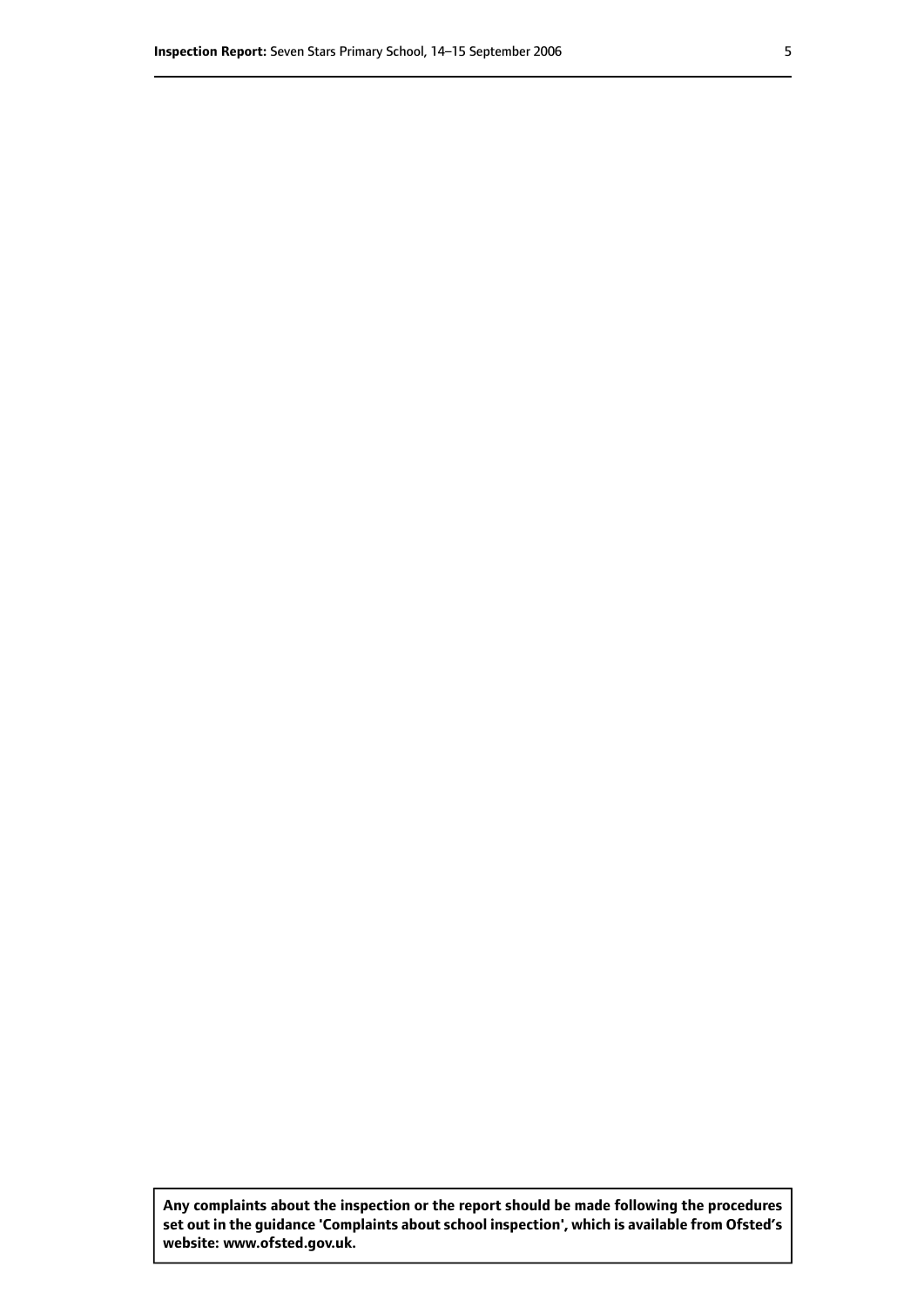# **Inspection judgements**

| Key to judgements: grade 1 is outstanding, grade 2 good, grade 3 satisfactory, and grade 4 | School         |
|--------------------------------------------------------------------------------------------|----------------|
| inadeauate                                                                                 | <b>Overall</b> |

# **Overall effectiveness**

| How effective, efficient and inclusive is the provision of education, integrated<br>care and any extended services in meeting the needs of learners? | 4  |
|------------------------------------------------------------------------------------------------------------------------------------------------------|----|
| How well does the school work in partnership with others to promote learners'<br>well-being?                                                         |    |
| The quality and standards in the Foundation Stage                                                                                                    |    |
| The effectiveness of the school's self-evaluation                                                                                                    |    |
| The capacity to make any necessary improvements                                                                                                      |    |
| Effective steps have been taken to promote improvement since the last<br>inspection                                                                  | No |

# **Achievement and standards**

| How well do learners achieve?                                                                               |   |
|-------------------------------------------------------------------------------------------------------------|---|
| The standards <sup>1</sup> reached by learners                                                              |   |
| How well learners make progress, taking account of any significant variations between<br>groups of learners | л |
| How well learners with learning difficulties and disabilities make progress                                 |   |

## **Personal development and well-being**

| How good is the overall personal development and well-being of the<br>learners?                                  |   |
|------------------------------------------------------------------------------------------------------------------|---|
| The extent of learners' spiritual, moral, social and cultural development                                        |   |
| The behaviour of learners                                                                                        |   |
| The attendance of learners                                                                                       |   |
| How well learners enjoy their education                                                                          |   |
| The extent to which learners adopt safe practices                                                                |   |
| The extent to which learners adopt healthy lifestyles                                                            |   |
| The extent to which learners make a positive contribution to the community                                       |   |
| How well learners develop workplace and other skills that will contribute to<br>their future economic well-being | 4 |

# **The quality of provision**

| How effective are teaching and learning in meeting the full range of the<br>learners' needs?          |  |
|-------------------------------------------------------------------------------------------------------|--|
| How well do the curriculum and other activities meet the range of needs<br>and interests of learners? |  |
| How well are learners cared for, guided and supported?                                                |  |

 $^1$  Grade 1 - Exceptionally and consistently high; Grade 2 - Generally above average with none significantly below average; Grade 3 - Broadly average to below average; Grade 4 - Exceptionally low.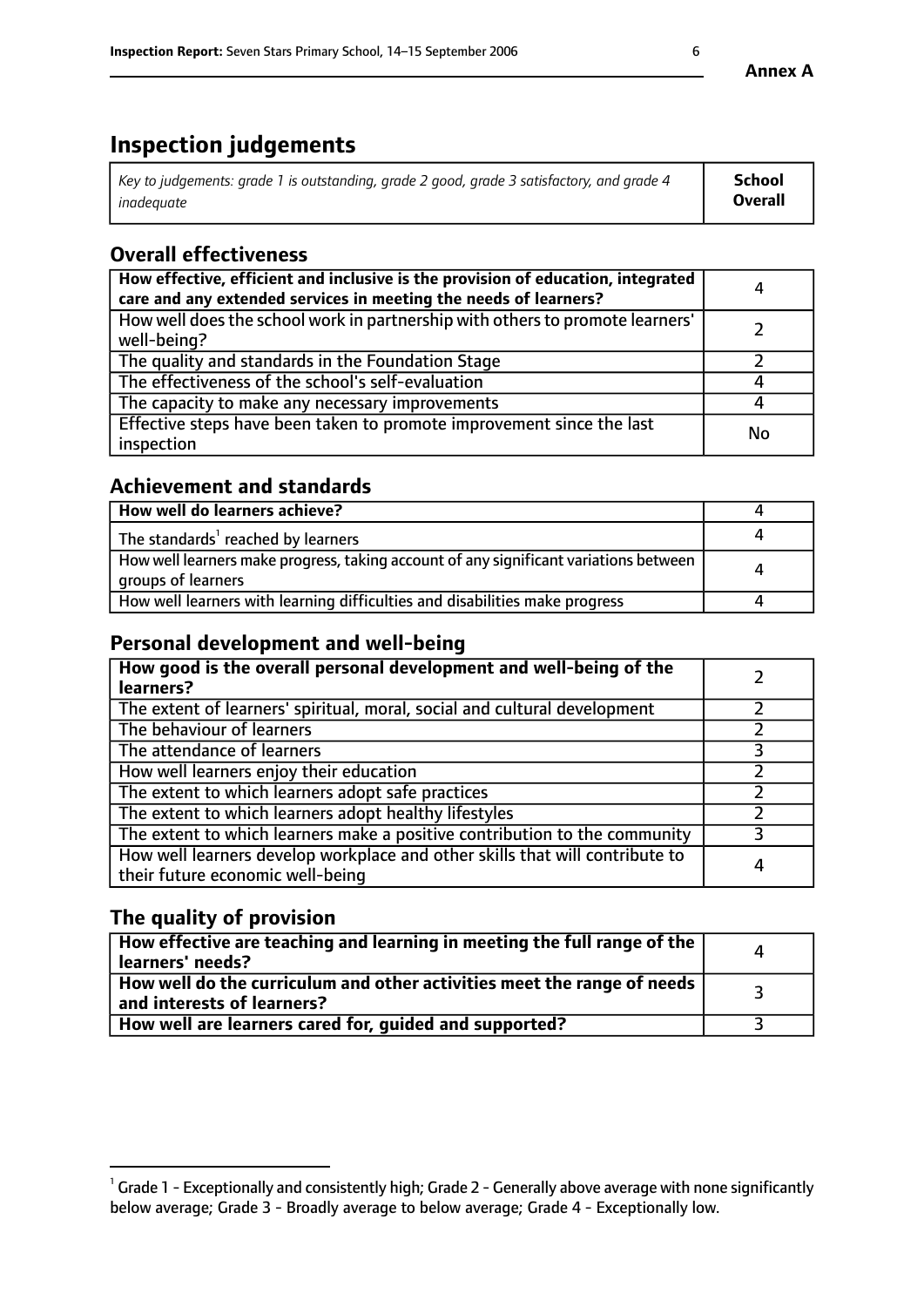# **Leadership and management**

| How effective are leadership and management in raising achievement<br>and supporting all learners?                                              |           |
|-------------------------------------------------------------------------------------------------------------------------------------------------|-----------|
| How effectively leaders and managers at all levels set clear direction leading<br>to improvement and promote high quality of care and education | 4         |
| How effectively performance is monitored, evaluated and improved to meet<br>challenging targets                                                 | 4         |
| How well equality of opportunity is promoted and discrimination tackled so<br>that all learners achieve as well as they can                     | 4         |
| How effectively and efficiently resources, including staff, are deployed to<br>achieve value for money                                          | 4         |
| The extent to which governors and other supervisory boards discharge their<br>responsibilities                                                  | 4         |
| Do procedures for safequarding learners meet current government<br>requirements?                                                                | Yes       |
| Does this school require special measures?                                                                                                      | Yes       |
| Does this school require a notice to improve?                                                                                                   | <b>No</b> |